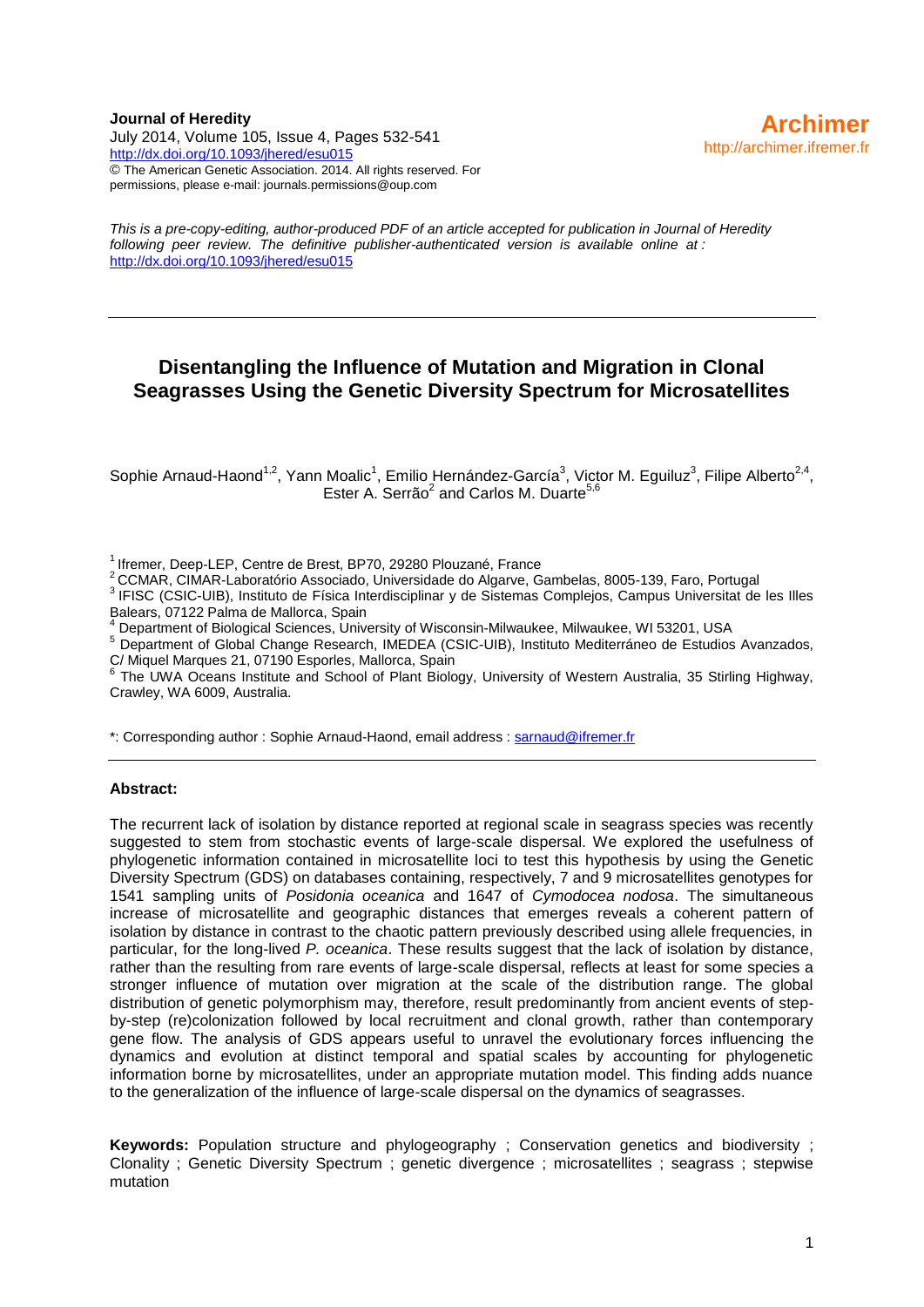# 1. Introduction

The limited dispersal of propagules and gametes across heterogeneous environments is a key component of genetic differentiation in space and time, and is considered to be a first step toward speciation, addressed in the early model of Isolation by Distance (Wright, 1943). The Isolation by Distance (IBD) model continues to provide a framework to analyze and interpret the genetic structure of species across spatial scales (Epperson, 1990; Epperson and Li, 1996; Fenster, Vekemans and Hardy, 2003; Planes, et al., 2002; Rousset, 1997; Slatkin, 1992; Vekemans and Hardy, 2004). Indeed, understanding the scale-dependence of genetic variability within a species range allows inferences on dispersal scales as well as on the influence and strength of the evolutionary processes generating spatial segregation of polymorphism.

Many species providing and shaping habitats on land and in the seas are clonal, including a variety of trees and grasses, and all seagrass and coral species. Recently, this life history trait has been associated with the observation of low divergence rates or even lack of polymorphism across long regions of nuclear or organellar DNA among congeneric species, and lack of polymorphism within species even at the scale of the entire species range (Aires, et al., 2011; Olsen, et al., 2004). This is thought to result from the long life spans of clonal lineages and overlapping generations potentially resulting in slow evolutionary rates (Aires, et al., 2011: Arnaud-Haond, et al., 2012). These peculiarities imply that conventional phylogeographic approaches (Alberto, et al., 2008; Arnaud-Haond, et al., 2007; Coyer, et al., 2004: Olsen, et al., 2004: Serra, et al., 2010) based on gene diversification have limited power to retrace the large scale biogeographical events shaping the distribution of polymorphism in these species.

The genetic distance spectrum (GDS), an individual-based approach summarizing the scaledependent structure of genetic diversity within a seagrass meadow, allows us to infer the role of several processes (clonality, somatic mutation, selfing, outcrossing and immigration) in shaping the genetic composition within populations (Moalic, et al., 2011; Rozenfeld, et al., 2007). In practice, the GDS is represented as the frequency distribution of genetic distances among individuals based on microsatellite markers (Rozenfeld, et al., 2007) and adapted from inter-population distances previously proposed (Goldstein, et al., 1995; Slatkin, 1995). The GDS illustrates the distribution of the size differences between microsatellite motifs (alleles) similar to the "mismatch distributions" commonly drawn on the basis of gene sequences (Harpending, 1994). Thus, provided that the mutation model does not depart significantly from the underlying hypothesis of the Stepwise Mutation Model (SMM), the examination of the GDS across a broad geographic range shows the variable weight of these processes in shaping the genetic structure of individual populations. Analysis of the GDS across seagrass meadows revealed the prevalence of clonality, as well as immigration from distinct meadows, albeit at low frequency (Rozenfeld, et al., 2007). Immigration was inferred by the detection of individuals exhibiting a distance to other members of the same deme that largely exceeded the average outcrossing distance, even simulated over a high number of outcrossing generations within the deme (Rozenfeld, et al., 2007). Comparison of the within population GDS of two sister brown algal species with contrasting reproductive modes (dioecious versus selfing hermaphroditic) revealed their clearly different mating systems (Moalic, et al., 2011).

Although the GDS has been used to explore the balance of the evolutionary forces that yield the genetic composition of populations and the mating system within seagrass meadows or algal beds, the concept of the GDS could be extended to explore the genetic structure of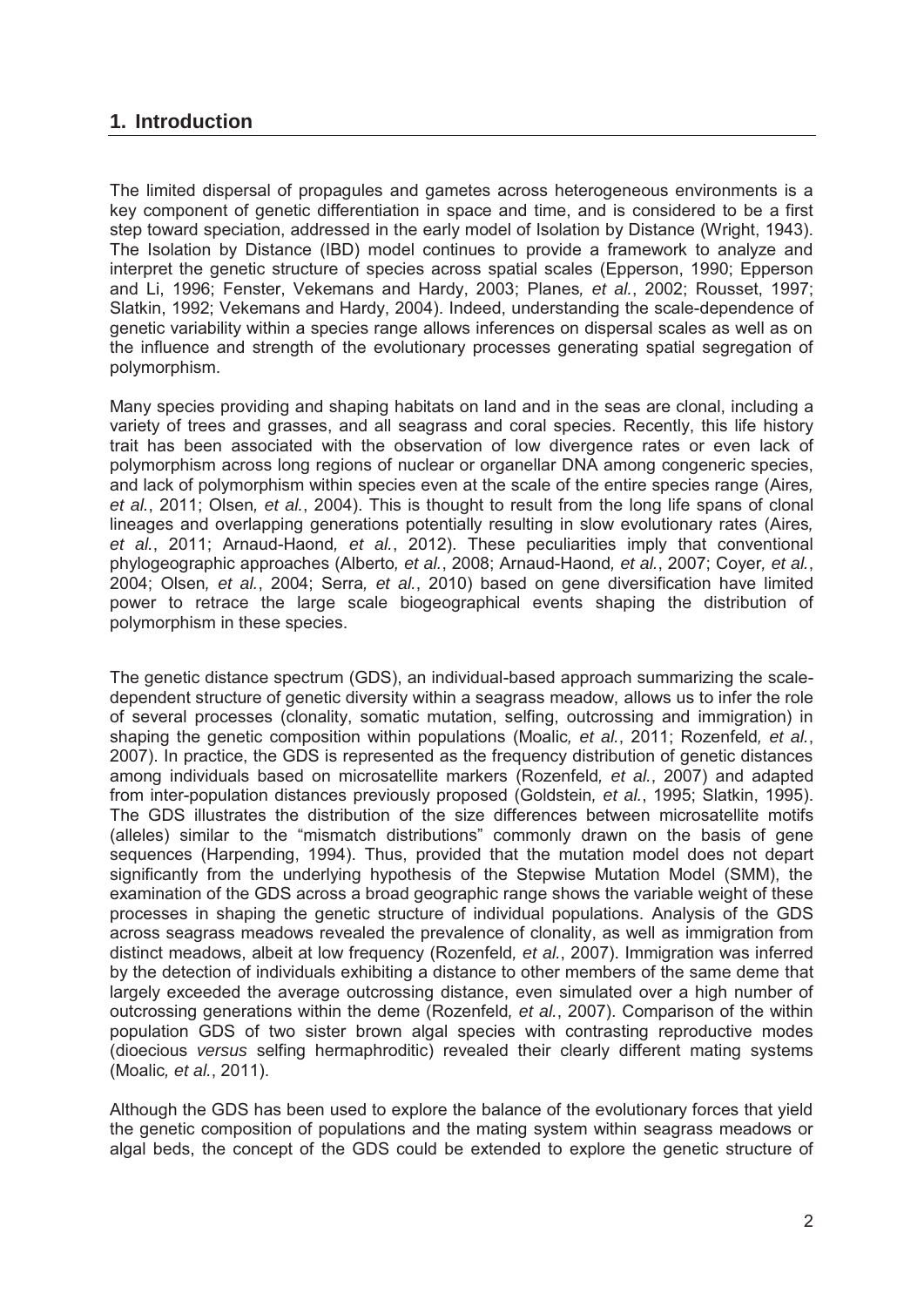species across their entire biogeographic range, allowing examination of the scaledependent weight of the different processes involved.

Here, we extend the individual GDS proposed at the within-population scale by Rozenfeld et al. (2007), to examine processes occurring along the entire biogeographic range. We examine the distribution of genetic distances for two clonal species of seagrass with contrasting mating systems, the long-lived monoecious Posidonia oceanica and the dioecious, shorter lived, Cymodocea nodosa, across their entire biogeographic range. Previous analyses of both species showed high spatial genetic structure with geographical clustering of populations along their distribution range and differentiation of meadows at all spatial scales. Despite this, genetic and geographic distances were not correlated, particularly at regional (i.e. within basins) and local scales (within regions). Lack of Isolation by Distance (IBD) at local and regional scales may be explained by two contrasting scenarios. First, effective space colonization may lead to random drift by preventing subsequent effective migration even at reduced spatial scales (Becheler, et al., 2010). Second, occasional large scale dispersal events may explain the general lack of IBD reported in most studies, as suggested by a recent meta-analysis of seagrass population genetics studies (Kendrick, et al., 2012). In the first case it is expected that, provided the analyzed microsatellites predominantly evolve through SMM, the phylogeographic information contained by microsatellites may help retracing past events of colonization or gene flow (Hardy, et al., 2003). In such scenario, the GDS based on phylogenetic distance would be expected to show a simultaneous increase of genetic and geographic distance. Contrastingly, if long distance migration events are the main cause, the lack of IBD previously reported on the basis of allelic frequency would persist in a GDS analysis. Also, since the a priori delineation of populations, panmictic units or biogeographic provinces is not an easy task in clonal organisms (Becheler, et al., 2014; Becheler, et al., 2010), an interindividual approach –rather than an a priori grouping of individuals in sampling locationsmay be a required and informative step towards providing objective spatial or ecological delineation. Here, we aimed to i) describe the evolution of inter-individual genetic distances with increasing geographic distances. We examine the accuracy of using phylogenetic information contained in microsatellite size to provide information on scales of differentiation (despite their still-debated mode of evolution and the drawbacks due to possible homoplasy during long-term divergence processes). ii) Assess the information that a GDS snapshot can yield about the balance among evolutionary forces acting at different spatial scales.

# 2. Material & Methods.

# 2.1. Model species

Posidonia oceanica is a clonal marine angiosperm restricted to the Mediterranean Sea. where it is an essential structural species, developing extensive meadows ranging from 0 to 40 m in depth. It is a very slow-growing organism, with the clones extending horizontally through the growth of rhizomes at approximately 2 cm year<sup>-1</sup>, developing shoots (ramets, the individual module repeated by clonal propagation) at intervals of approximately 5-10 cm. This monecious species (i.e., both male and female flowers on the same plant) is characterized by rarely observed episodes of sexual reproduction (Diaz-Almela, et al., 2006). important clonality (Arnaud-Haond, et al., 2007) and extremely long clonal life spans (Arnaud-Haond, et al., 2012). Shoots are attached through tough rhizomatic connections and although some exceptional settlement of drifting shoots has been occasionally observed in very particular patch recruitment conditions, no such event was detected in established meadows despite extensive surveys (Diaz-Almela, et al., 2008). These characteristics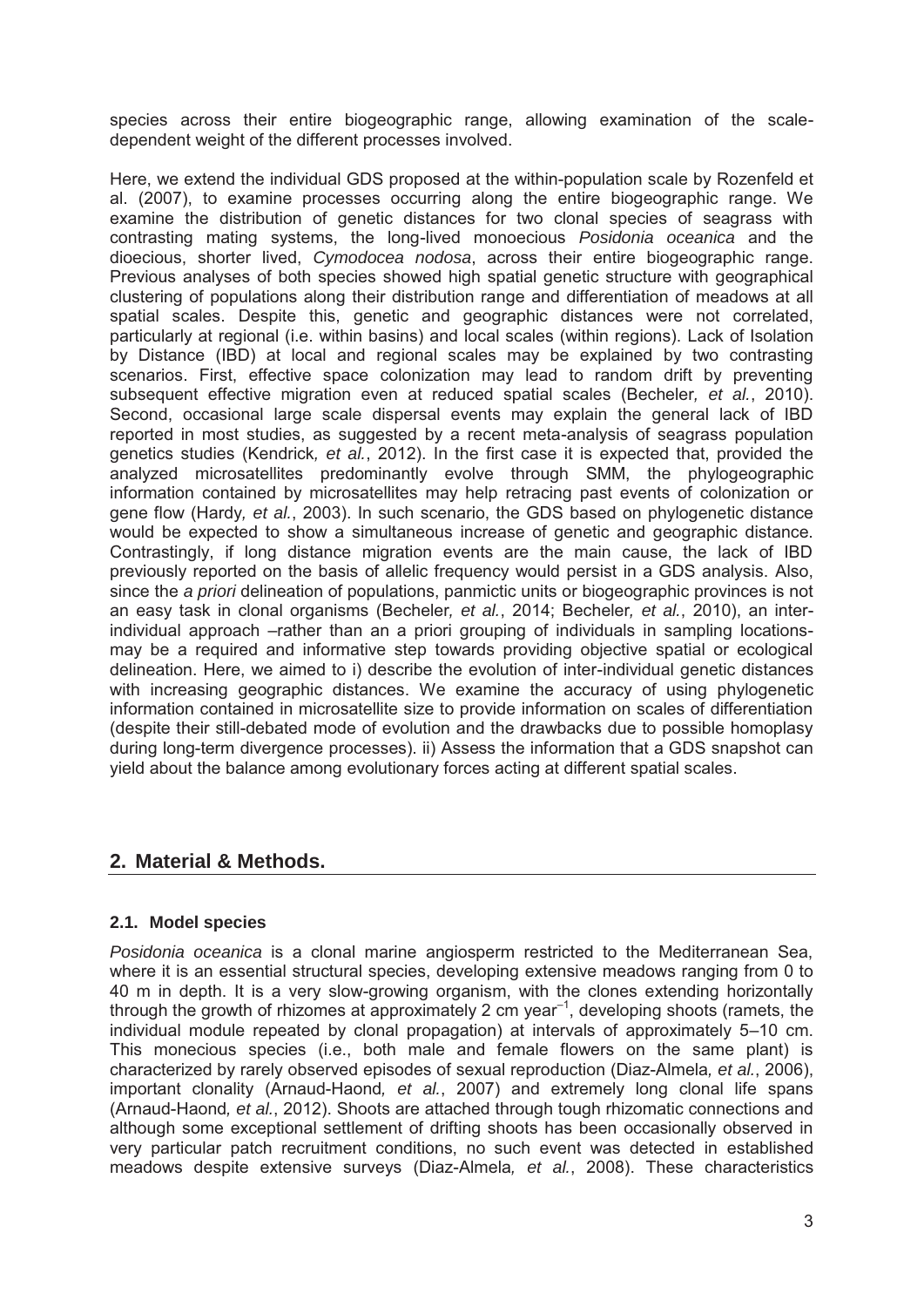suggest rare migration among Posidonia oceanica meadows, as confirmed by population genetics analysis (Arnaud-Haond, et al., 2007), despite the positive buoyancy of seeds. Individual P. oceanica shoots (ramets) live for up to 50 years, and clones have been aged at several thousand years (Arnaud-Haond, et al., 2012).

Cymodocea nodosa is also a clonal, but faster growing and shorter-lived, marine angiosperm distributed both in the Mediterranean and in the Eastern Atlantic, from Senegal to Central Portugal and to the Canaries and Madeira islands. It can be found from very shallow water to depths in excess of 30 m, forming rather dense and large meadows at depth. C. nodosa reproduces regularly in meadows containing a mixture of males and females, but reproduction cannot be completed in monoclonal stands dominated by a single clone (either male or female), as is the case along European Atlantic meadows dominated by single males (Alberto, et al., 2008). The seeds are formed at the base of the shoots of females, and exhibit negative buoyancy, suggesting rather limited dispersal (Marba and Duarte, 1995), and confirmed by genetic spatial autocorrelation (Alberto, et al., 2005). However, the occurrence of isolated meadows around oceanic islands shows the ability for occasional large scale dispersal through the transport of either seeds or, more likely, drifting shoots possibly carrying seeds.

# 2.2. Sampling and genotyping

The datasets analyzed here were originally developed to study the biogeography of both P. oceanica (Arnaud-Haond, et al., 2007) and C. nodosa (Alberto, et al., 2008) across their biogeographic range. Approximately 40 shoots were sampled in each of 37 localities for P. oceanica, ranging from west to east, from the Spanish Mediterranean Coast to Cyprus. encompassing a distance range of 3500 to 4000 km. A similar sampling was conducted for each of 49 meadows of C. nodosa, including the Canaries and Madeira archipelagos and extending along the species range in the Atlantic continental African and European coasts as well as encompassing the entire Mediterranean basin to the Eastern Mediterranean (Cyprus). In all meadows, shoots were collected at randomly drawn coordinates across an area of 20 m x 80 m and 60 m x 14 m for P, oceanica and C, nodosa, respectively (see Arnaud-Haond et al., 2007 and Alberto et al., 2008 for additional details). Both datasets are archived and available (http://ifisc.uib-csic.es/EDEN/output.php#data).

Specimen collection consisted of a portion of the meristem of each shoot that was desiccated and preserved in silica crystals. Genomic DNA was isolated following a standard CTAB extraction procedure (Dovle and Dovle, 1987). Two sets of seven and nine microsatellite markers were used for P. oceanica and C. nodosa, respectively (Alberto, et al., 2003). Both sets of markers were previously determined to vield the most cost-effective determination of clonal membership (Arnaud-Haond, et al., 2005; Arnaud-Haond, et al., 2007). These included loci Po4-3, Po5, Po5-10, Po5-39, Po5-40, Po5-49 and Po 15 for P. oceanica and Cn2-86, Cn2-38, Cn2-14, Cn2-16, Cn2-18, Cn4-29, Cn2-45, Cn2-24 and Cn4-19 for C. nodosa. All loci were perfect dinucleotides, except Cn18-2 that was a compound microsatellite composed of three dinucleotide motifs. Finally, each shoot or ramet is characterized by a series of pairs of microsatellite alleles at k loci with k=7 for P, oceanica and k=9 for C. nodosa. Ramets derived from the same original seed (i.e., belonging to the same genet or clone) will be represented by the same allele combination except for possible somatic mutations occurring during vegetative growth.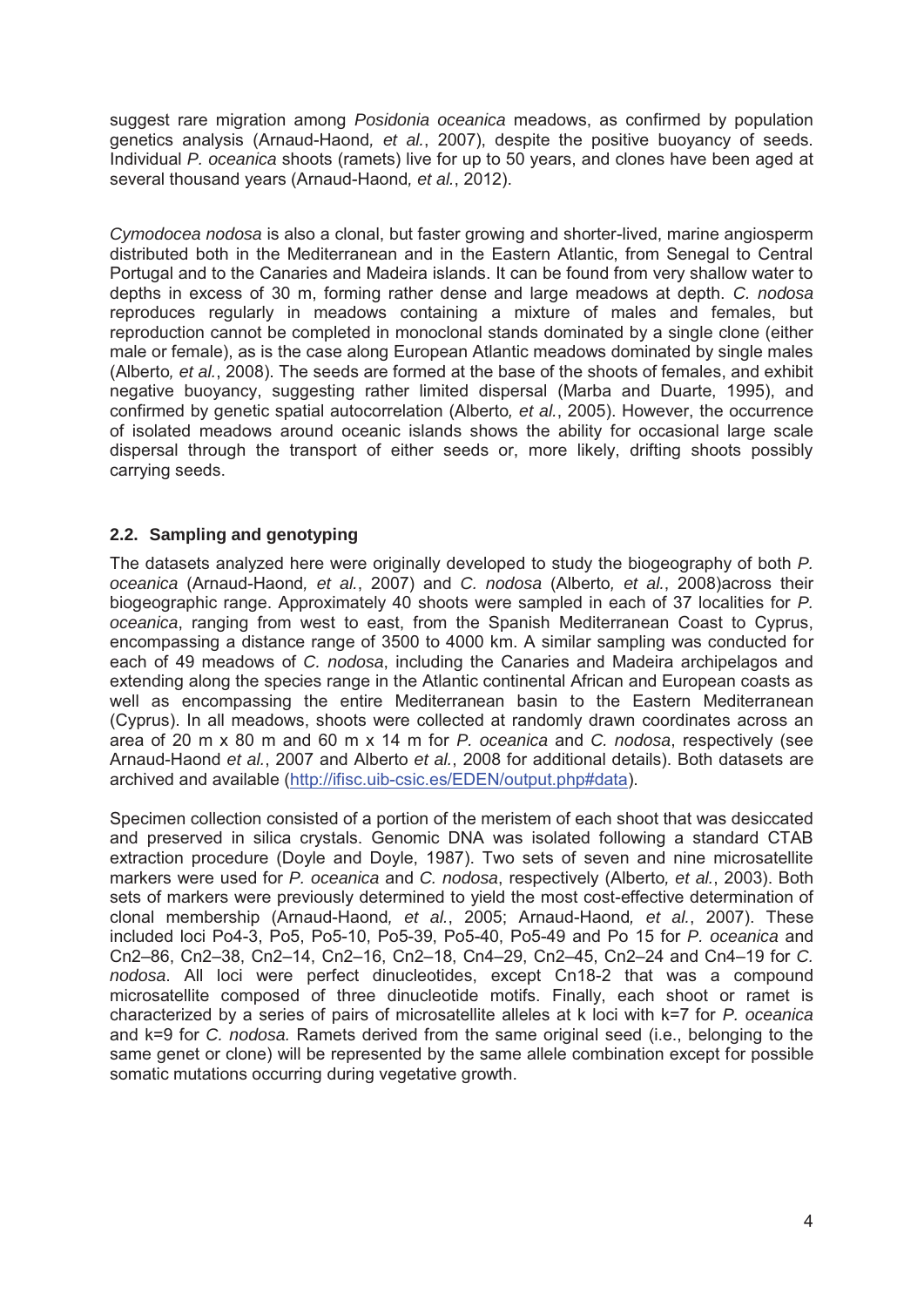#### 2.3. Genetic Diversity Spectrum

The Genetic Diversity Spectrum was constructed from the frequency distribution of all pairwise inter-individual genetic distances for each species, using perl scripts available on request. We used the so-called Rozenfeld"s distance (Moalic, et al., 2011; Rozenfeld, et al., 2007), a distance metric designed to illustrate the effect of clonality and, in contrast with previously available metrics, helps to resolve individuals' origin at an earlier time. This measure of similarity among sampling units vields a distance of zero between identical genotypes (Rozenfeld, et al., 2007).

The genotype of a particular sampling unit, called A, is represented as:

$$
A = (a_1, A_1) (a_2, A_2) \dots (a_k, A_k),
$$

where  $a_i$  and  $A_i$  are the allele lengths (in number of nucleotides) of locus *i* in each of the two (diploid) chromosomes for k loci. Lower case represents the smaller allele in the pair.

Given a second sampling unit, B, with genotype

$$
B = (b_1, B_1)(b_2, B_2)...(b_k, B_k)
$$

we define a dissimilarity degree between A and B at locus *i* as:

$$
d_i(A, B) = \min(|A_i - B_i| + |a_i - b_i|, |A_i - b_i| + |a_i - B_i|).
$$

providing a parsimonious (i.e., minimal) representation of the genetic distance, understood as the difference in allele length, between sampling units A and B. The genetic distance among sampling units is then defined by summing the contributions from each locus (Rozenfeld, et al., 2007):

$$
D(A,B)=\sum_{i=1}^k d_i,
$$

providing the degree of global dissimilarity between A and B (Rozenfeld distance). According to this definition, sampling units from genetically identical individuals (genets or clones) will have a distance of zero.

The distribution of genetic distance D between sampling units is represented as a frequency distribution of all pairwise values, which is referred to as the Genetic Diversity Spectrum (GDS. Rozenfeld, et al., 2007). The GDS is analogous to the frequency distribution of pairwise differences used on some clonal organism to analyze the effect of clonality and reveal possible somatic mutations or scoring errors (Arnaud-Haond, et al., 2007; Douhovnikoff and Dodd, 2003; Meirmans, et al., 2003; Van der Hulst, et al., 2003).

A second set of GDS was also built for comparative purpose by using the distance based on Shared Alleles (SAD, Chakraborty and Jin, 1993) based on the proportion of the genome shared, independently of the length differences among microsatellites alleles.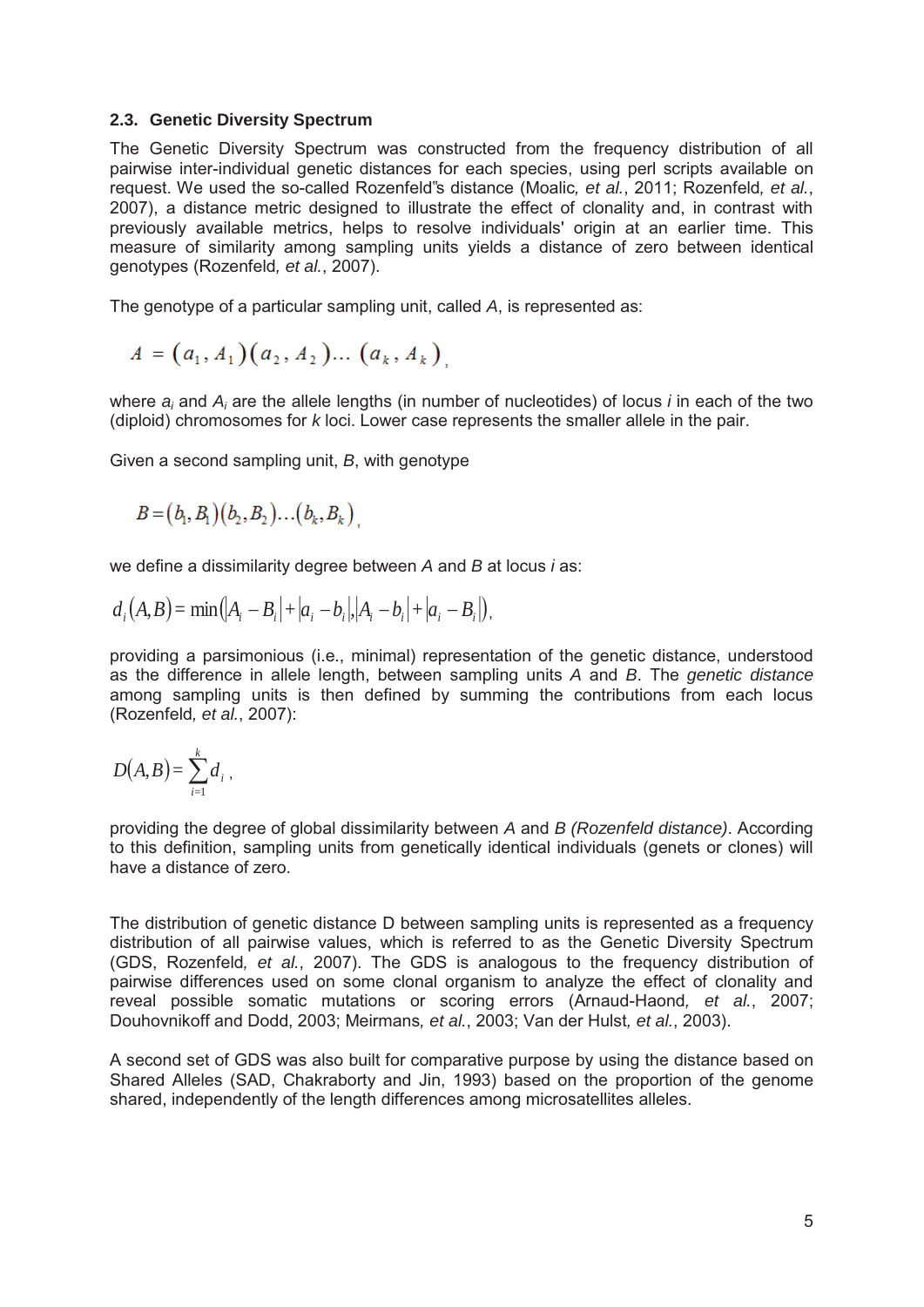### 2.4. Genetic Diversity Spectrum of random communities

We tested the shape of the GDS against two null hypotheses: i) panmixia and ii) genetic structure without footprint of colonization and migration history on the spatial distribution of microsatellites (no phylogenetic information borne by microsatellites).

- i. Panmixia, implemented via a randomly drawn distribution: Under the hypothesis of global panmixia, the shape and width of the GDS would depend only on the number and level of polymorphism of the markers used and on their random recombination. Panmixia, as a random association of alleles across genotypes by locus, was simulated for both species across their entire range by randomly picking the observed alleles (at observed frequencies) to reconstruct genotypes. In order to take into account the occurrence of clonality in our dataset and compare real data with their random equivalent, some of the random panmictic genotypes were chosen within each simulated population to be replicated in the "random" dataset" the same number of times as the repeated MLG were detected in the same population in the "natural dataset".
- ii. Lack of footprint of migration, implemented via a Structured Allele Shuffling method: As departure from panmixia is observed through several analysis including previous Fst or Bayesian based reports (Arnaud-Haond et al., 2007; Alberto et al., 2008), we more precisely aimed to test the departure of GDS from that expected under the hypothesis of a lack of phylogeographic footprint on the spatial distribution of allelic divergence at microsatellite loci. In order to do so we randomly shuffled allele sizes for each locus and assigned each of the alleles to another one. A brief example: example for a locus with three possible alleles of lengths 154,156 and 160, a random reshuffling may lead to reallocate length 160 instead of 154, 154 instead 156 and 156 instead of 160. This was generated by a language dictionary that we used to "translate" all genotypes. This Structured Alleles Shuffling maintained the genotypic and genetic differentiation of population based on allelic identity (but not length) and allele frequencies as well as clonality. In this way the phylogenetic information borne by microsatellite size is randomly distributed among samples, allowing specific tests for the significance of its relation to geographic distance in the original dataset.

As a result, in both cases, simulations were made at the ramet level constraining the number of replicated genotypes in each location to that observed in the real datasets in order to compare real and random or shuffled distributions with the same amount of clonality.

This resulted in the construction of matrices of pairwise distances and GDS for randomly distributed alleles across space. The significance of the deviations between observed and permuted (obtained by simulations under the two null hypotheses tested) GDS was tested by Kolmogorov-Smirnov tests in R.

The same test was performed, for comparative proposes, using the Shared Allele Distance and assessing the departure of GDS from that obtained under the null hypothesis of panmixia.

#### 2.5. Scale-dependence of the Genetic Diversity Spectra

In order to examine the scale-dependence of the GDS, it was dissected into multiple GDS's by sequentially selecting, from the overall matrix used to construct the GDS, all pairwise distances for individuals sampled across increasing ranges of Euclidean geographic distances. In particular, the classes used were 0 km (same locations), 100 km (0km<distances<=100km). 500  $km$ (100km<distances<=500km). 1000  $km$ (500km < distances <= 1000km), 2000 km  $(1000km<$ distances $\leq$ =2000km), 3000 km  $(2000 \text{km}$  < distances <= 3000 km). 4000 km  $(3000 \text{km}$  <a>s distances <= 4000 km) and >4000 km. These distances were chosen arbitrarily since the number of genetic distance values inside each class is higher than 30000.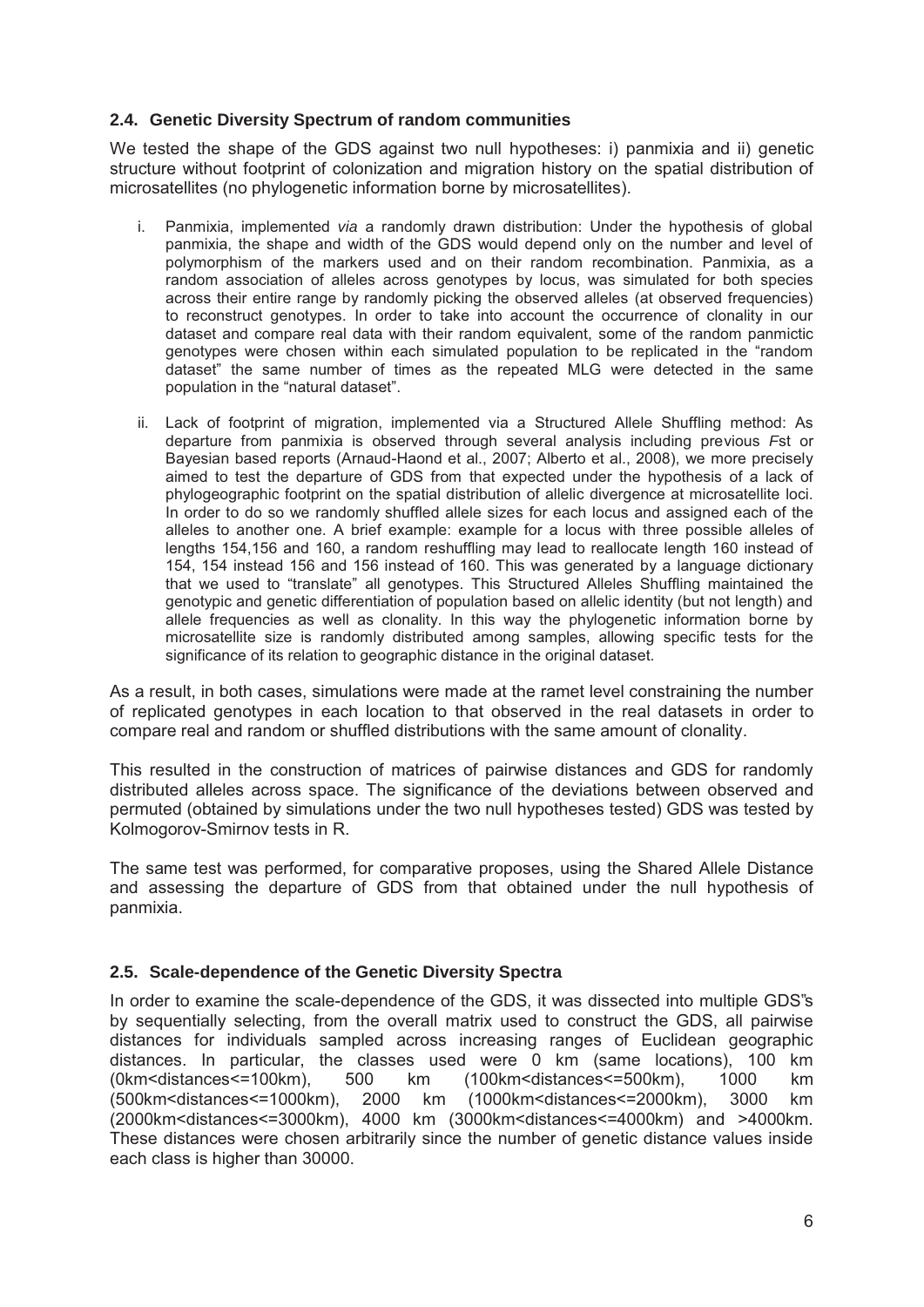For each species, a Mantel test was then performed for both species and compared assuming dispersal in one dimension by plotting genetic versus geographic distance and in two dimensions, by plotting genetic versus log (geographic distance).

#### 3. Results

A total of 1541 and 1647 ramets derived from 39 and 60 different meadows were used to build the Spectrum of Genetic Distances of P. oceanica and C. nodosa across their biogeographic ranges, resulting in 2373140 and 2710962 pairwise distances that ranged from 0 (for clone mates) to 51 for P. oceanica and 31 for C. nodosa using Rozenfeld distance. The observed GDS's significantly deviate from the random simulated distribution (Fig. 1), showing a significant departure from random association of polymorphism among Multi Locus Genotypes (MLG) across the species distribution ranges for P. oceanica distribution (K-S D = 0.40, p<0.001) but not for C. nodosa (K-S D = 0.10, p = 0.99). Similarly, the departure of shuffled allele distribution (Fig.1) from the real one was significant for P. oceanica (K-S D = 0.31, p<0.001) but not for C, nodosa (K-S D = 0.26, p = 0.15).



Figure 1: Genetic Distance Spectra (GDS, blue bar plots) representing the frequency distribution of Rozenfeld inter-individual distances at microsatellites (based on microsatellite allele size differences) for Posidonia oceanica (A) and Cymodocea nodosa (B) across their geographic ranges: from East to West Mediterranean, and from East Mediterranean to East Atlantic. respectively. Red lines represent the randomly drawn distributions and black dashed lines, the distributions after random shuffling of allele sizes. In both permutations approaches. permuted dataset were constrained in order to maintain the same level of clonality (i.e. the same amount of repeated MLG) in each population identical to that in the original dataset. Kolmogorov-Smirnov tests were significant for both random permutations and allelic shuffling for P. oceanica ( $D = 0.40$ ,  $p < 0.001$  and  $D =$ 0.31, p<0.001, respectively), but for none of the tests for C. nodosa ( $D = 0.10$ ,  $p = 0.99$ and  $D = 0.26$ ,  $p = 0.15$ , respectively).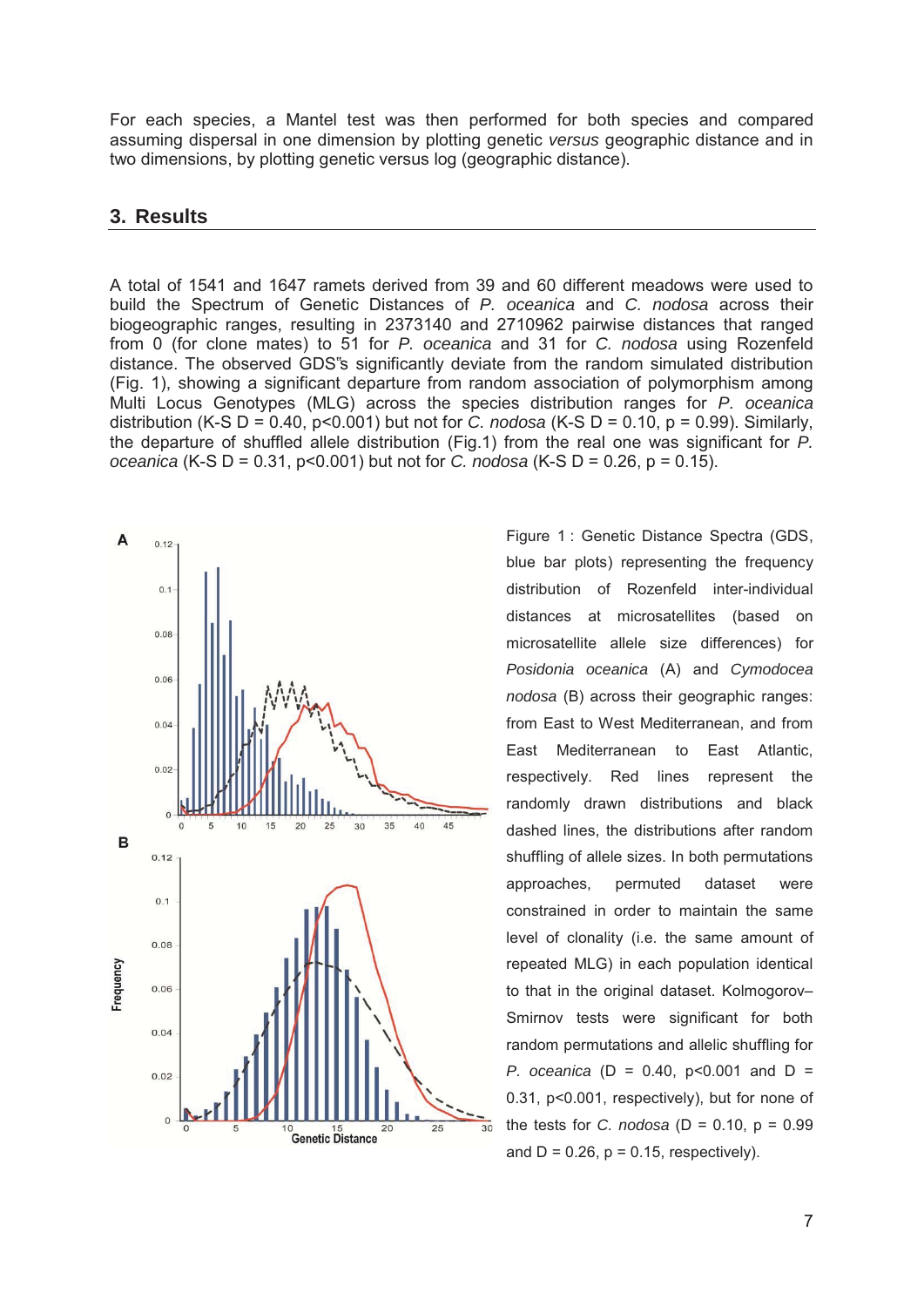The GDS of both species start at 0 (Fig. 1), illustrating the prevalence of clonality. A low frequency of the smaller genetic distance classes was also observed, likely to represent the occurrence of scoring errors, somatic mutations, or both (Arnaud-Haond, et al., 2007; Rozenfeld, et al., 2007). Apart from this, the GDS's were fundamentally different for both species, with slow growing and high longevity P. oceanica showing a GDS skewed towards lower genetic distances and composed of several sub-peaks, compared to the almost perfect bell-shape distribution of the spectrum for C. nodosa (Fig. 1). Contrastingly, the "GDSs based on Shared Allele Distance were both strictly unimodal (Fig. S1). The GDS was significantly departing from the random ones for C. nodosa (K-S D=0.47, p=0.046) but slightly below significance for P. oceanica despite similar departure of the curves (K-S  $D=0.47$ ,  $p=0.076$ ), therefore possibly due to limited statistical power.



Figure 2: Decomposition of the Genetic Distance Spectra across distinct sets of geographic distances. illustrating the change in mean Rozenfeld genetic distances (based on microsatellite allele size differences) with geographic distances for Posidonia oceanica (A), and for Cymodocea nodosa (B). The insets show the regression corresponding to the significant Mantel tests performed on bins of geographic distances (Table 1).

The scale-dependence of the GDS based on Rozenfeld distance was examined by decomposing the GDS into partial GDS's derived from comparisons of pairwise distances of ramets within increasing distance ranges (Fig. 2). This exercise further demonstrates important differences between the GDS's of P. oceanica and C. nodosa. Although most partial GDSs are overlapping, there is a clear linear increase in average genetic distance with increasing geographic distance in P. oceanica (Fig. 2A). The larger pair-wise genetic distance classes were dominated by pairs of ramets located at distant locations across the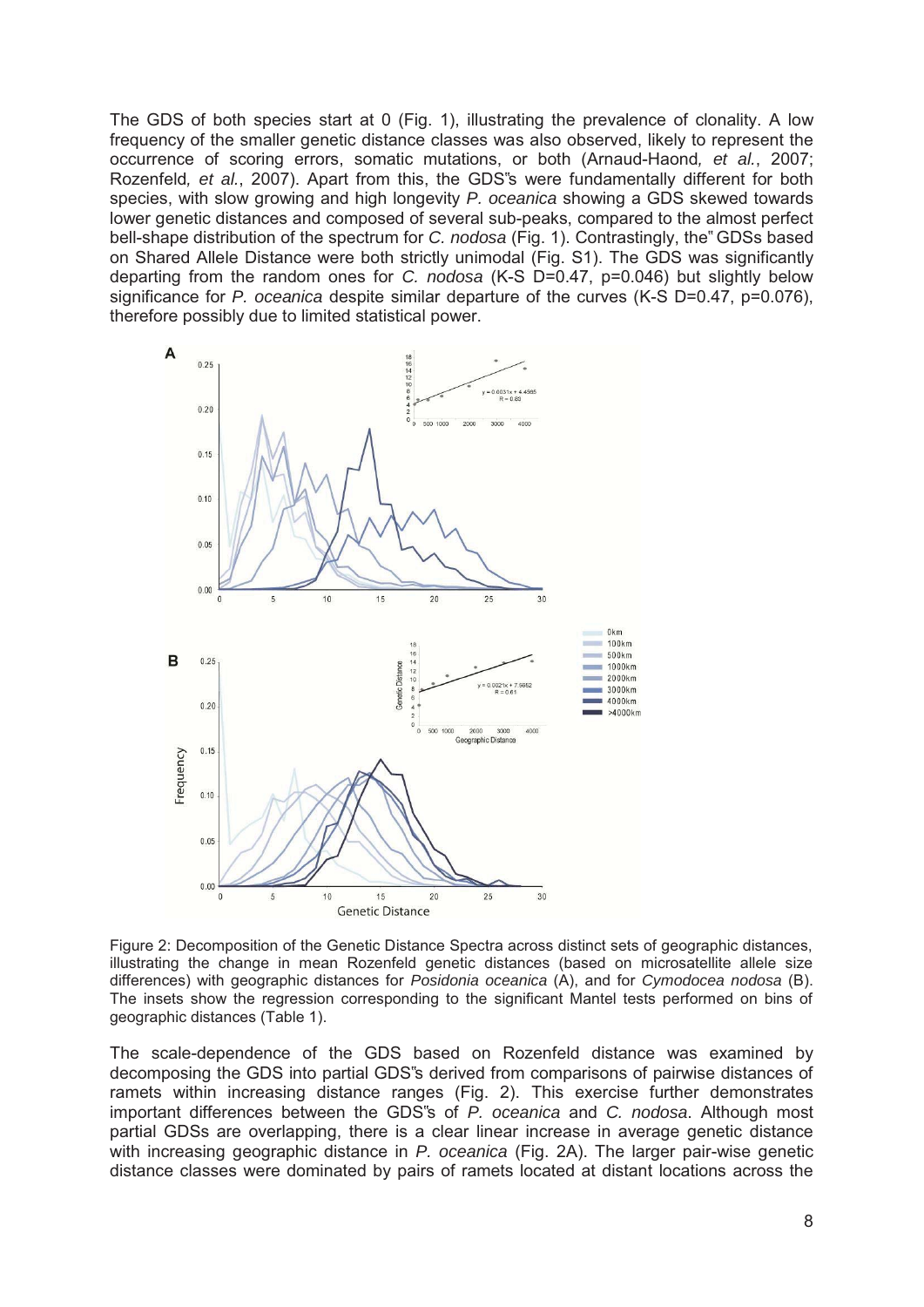Mediterranean basin. The same tendency, but with a much narrower shift in genetic versus spatial distance, was obtained for C. nodosa, where partial GDS's show a greater overlap (Fig. 2B). Mantel tests based on bins of those sequential GDS were highly significant (Table 1) for both P. oceanica (R=0.83 and R=0.79 p<0.001 in one and two-dimension spaces, respectively) and C. nodosa (R=0.61 and R=0.48 p<0.01 in one and two-dimension spaces, respectively). Both analyses confirm the scale-dependence of the genetic structure for both species in a pattern closer to a one dimension dispersal model, and its greater strength in Posidonia oceanica.

The dissection of GDS based on SAD also showed an evolution of genetic distance with geographic ones (Fig S2). However this was true only up to a certain point as the peaks at large geographic distance are largely overlapping. Mantel tests showed significant but less strong relationships (Table 1), with the exception that for C. nodosa no significant relationship was detected in a two-dimension scheme.

Table 1: Results of the Mantel tests for both species with Rozenfeld and Allele Shared distances plotted against geographic distances or their log values to fit a one dimension (1D) or twodimension (2D) model. Significance of Mantel tests are indicated with one to three asterisk for p<10<sup>-2</sup> to  $p < 10^{-4}$ .

|                        | Posidonia |           | Cymodocea |         |
|------------------------|-----------|-----------|-----------|---------|
|                        | 1D        | 2D        | 1D        | 2D      |
| Rozenfeld distance     | $0.83**$  | $0.79**$  | $0.61*$   | $0.48*$ |
| Allele Shared distance | $0.75**$  | $0.62***$ | $0.46*$   | 0.32    |

# 4. Discussion

Our GDS analysis opens new perspectives concerning the main evolutionary forces affecting the ecology and evolution of seagrasses, emphasizing their mating system. The recurrent lack of overall Isolation By Distance at the regional scale reported for several seagrass species, including P. oceanica (Arnaud-Haond et al., 2007) and C. nodosa (Alberto et al., 2008) was recently proposed to stem from occasional events of stochastic large scale dispersal (Kendrick, et al., 2012). This led the authors to suggest the importance of large scale dispersal for the ecology and evolution of those species. Results presented here offer an alternative or complementary hypothesis by revealing the existence of an IBD pattern observed when taking into account the phylogenetic information borne by microsatellites. The results indicate the dominant role of mutation-drift versus a negligible influence of contemporary effective migration. Such a pattern may result from the strong influence of historical colonization patterns, followed by local recruitment and accumulation of divergent mutations through drift, and implies low dispersal and strong influence of clonality on the dynamics and evolution of some seagrass species. Differences in the patterns observed between both species also suggest the influence of life history traits and/or history on the weight of these distinct scenarios.

The Genetic Distance Spectrum (GDS) of the two seagrass species examined here indeed departed significantly from randomness with Rozenfeld distance only for P. oceanica, and with SAD only for C. nodosa, revealing distinct but significant patterns of genetic structure across their distributional ranges. This departure was particularly pronounced for Posidonia oceanica, which exhibited successive peaks in the Rozenfeld based GDS (Figure 1A),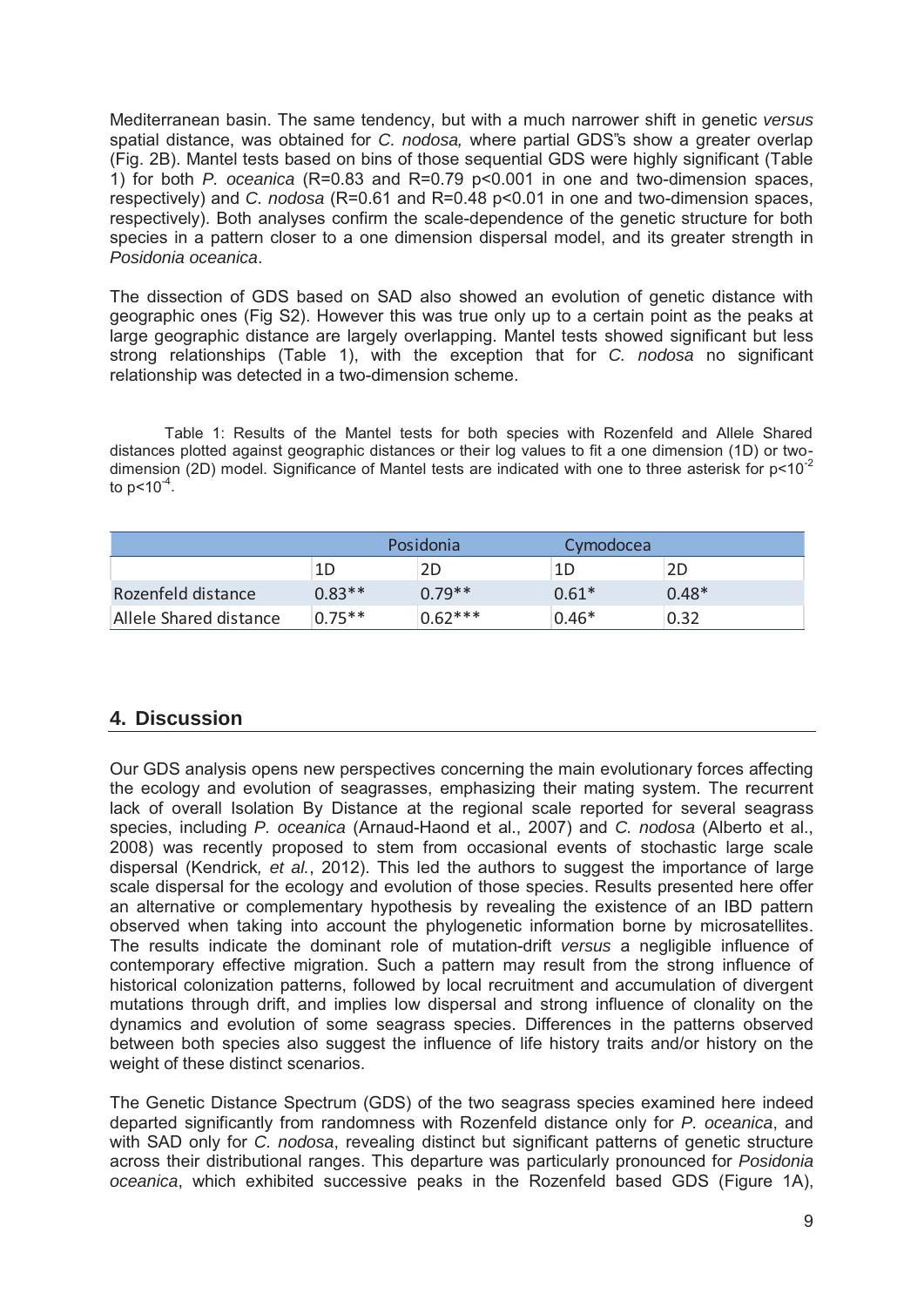revealing a system of populations sub-structured into divergent clusters of individuals, despite the lack of IBD previously reported on the basis of  $F_{ST}$  (Arnaud-Haond, et al., 2007). In contrast, the GDS for Cymodocea nodosa showed a profile typical of a normal distribution (except for the clonality appearing at 0) with a single mode at high genetic distances. This reveals a lack of hierarchical divergence (Figure 1B), even though differentiation occurs, as revealed by the departure from randomness observed for the SAD-based GDS and Mantel tests using partial GDS either based on Rozenfeld or SAD distances. Indeed, for both species, decomposing the GDSs into partial GDS's at increasing spatial scales (Fig. 2) revealed regular and positive relationships between genetic and geographic distances, reflecting dispersal limitation at small spatial scales, and the history of divergence of clones across their distribution ranges at larger scales. This corresponds to an isolation by distance model applicable even at the intra basin scale (Fig. 2, Fig. S2, Table 1). This pattern contrasts with the lack of evidence for intra-basin IBD (within marine regions bordered by the Siculo-Tunisian or the Gibraltar straits) reported for the same populations on the basis of  $F_{ST}$ differentiation levels, for P. oceanica (Arnaud-Haond, et al., 2007) and C. nodosa (Alberto, et al., 2008), where the only indices of a relationship between geographic and genetic distance emerging at global scale was due to biogeographic breaks.

The increasing genetic divergence with spatial distance revealed by the partial GDS"s provides evidence of isolation by distance (IBD), and reveals very low effective dispersal in these species. The lack of correlation between high genetic differentiation and geographic distances at regional scale observed in previous  $F_{ST}$  based studies was proposed to be the result of the strong influence of genetic drift and stochastic migration of sexually produced propagules, with little influence of geographic distance on the success of dispersal events (as suggested in Kendrick, et al., 2012). However,  $F_{ST}$  estimates based on the frequency of alleles in a strongly structured system, as in the present case, may soon saturate the maximum level of divergence that can be revealed, resulting in an asymptotic value of the curve describing the increase of  $F_{ST}$  with the divergence time (Hutchison and Templeton, 1999). In such a saturated profile, only very slight differences, possibly lower than the standard error of the estimates, are expected among the mean  $F_{ST}$  located beyond the asymptote threshold. This is accompanied by a variability in the point of equilibrium mutationmigration-drift depending on the markers and models used. Such saturation of frequencybased distances using hypervariable markers impedes the accurate discrimination of distinct levels of differentiation beyond a certain threshold, which may have been overcome in the case of highly differentiated meadows. This threshold is highly dependent on the variability of the markers used (Beaumont and Pether, 1996; Hedrick, 1999; Jost, 2007; Jost, 2008), with more variable markers usually leading to earlier saturation. This phenomenon may be responsible for the apparent inconsistency between GDS and  $F_{ST}$  analyses, with regard to the relationship between genetic and geographic distances at the regional scale. Indeed, it becomes a challenge to distinguish high levels of differentiation from even higher ones on the basis of  $F_{ST}$  estimates prone to a non-negligible variance beyond a certain threshold, contrary to the observed increase reported here for partial GDSs (Fig 2). Some corrections have been proposed using distance metrics based on allele frequency to obtain estimates that would not depend on the level of variability within demes, such as the recently proposed D or G"st (Hedrick, 1999; Hedrick, 2005; Jost, 2007; Jost, 2008). The main condition for the reliable performance of these modified metrics seems to be a relatively higher influence of mutation versus migration on the mutation-migration-drift equilibrium specific to study the systems in question. Results obtained here (Fig 2) suggest that these conditions are fulfilled in the two seagrass species studied, but additionally support the existence of relevant phylogeographic information in microsatellites at least for the long-lived P. oceanica.

The geographic coherence of the divergence observed here from the information contained in microsatellites across species distributional ranges indeed confirms that, under a relatively higher influence of mutation versus migration on the mutation-migration-drift equilibrium, an additional benefit may be obtained by using not only the allelic frequencies, but also the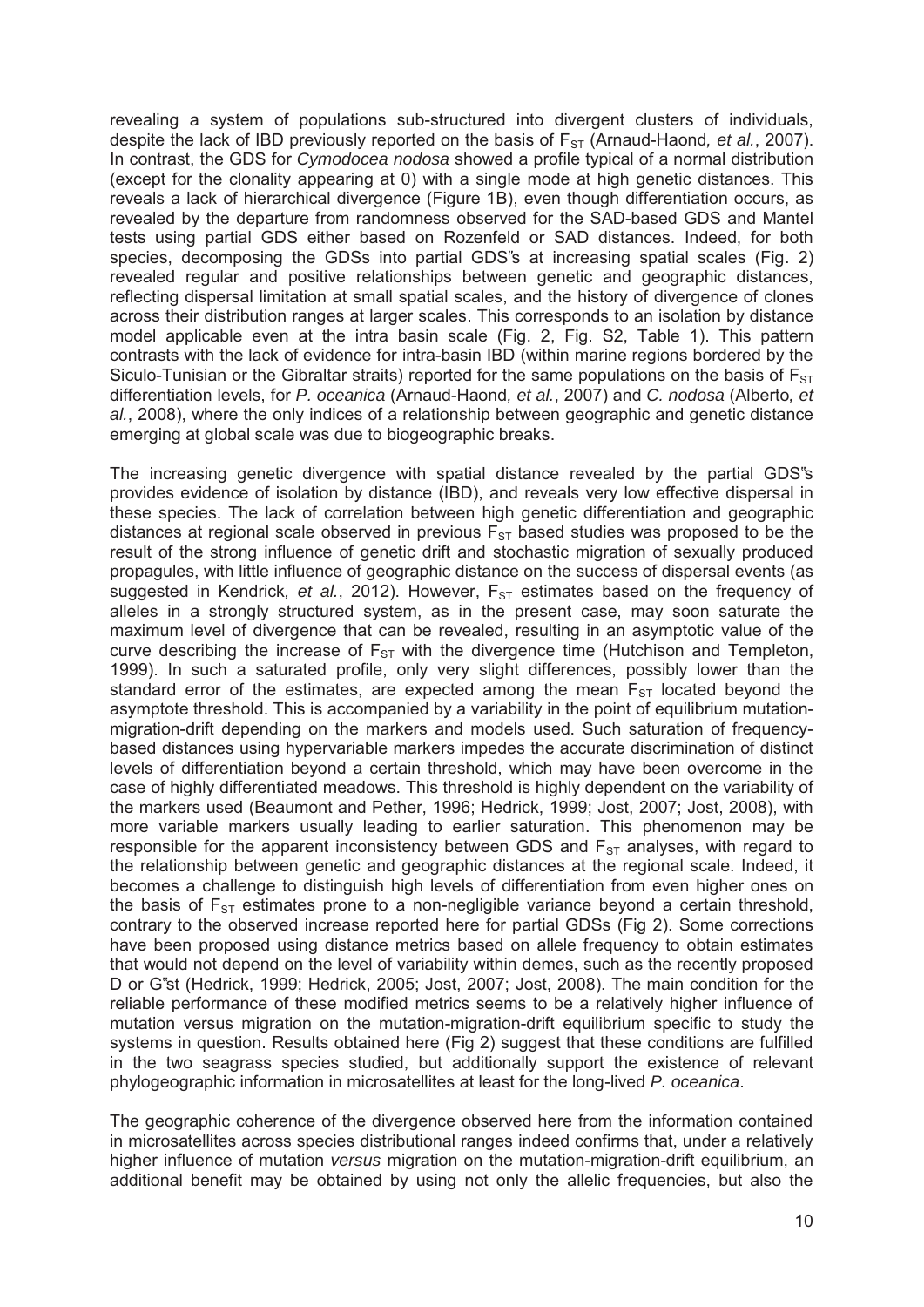potential phylogenetic information contained in the difference in number of motifs borne by distinct alleles (Goldstein, et al., 1995; Goldstein and Pollock, 1997; Slatkin, 1995; Takezaki and Nei, 1996). Estimates based on allelic frequencies alone assume an Infinite Allele Model (IAM), with mutation giving rise to a new allelic state uncorrelated with the mutated allele. while there is evidence that this model is not accurate for most microsatellite loci (Schlotterer, 2000). The use of differences in microsatellite length can therefore reveal phylogeographic patterns given an underlying mutation model (Stepwise Mutation Model, SMM) possibly closer to that actually operating on these markers (Balloux and Goudet, 2002; Goodman, 1997; Hardy, et al., 2003; Rousset, 1996). Compared with the estimators D or G"st, the GDS approach used here accounts for the high level of diversity, while simultaneously taking advantage of meaningful information conveyed by microsatellites alleles that depends on the relative influence of mutation in the mutation-migration-drift equilibrium, and also on the accuracy of the mutation model assumed, here the SMM.

The analysis of partial GDS"s presented here confirms the very strong structure revealed by  $F_{ST}$  for both species, but also reveals coherence between spatial and genetic distances that remained hidden in previous analyses that ignored the phylogenetic information contained in microsatellite length variation. The species studied here have contrasting reproductive modes and dispersal biology; fruits of P. oceanica remain buoyant over several weeks and have a rather high dispersal potential (Balestri and Lardicci, 2008), while seeds of C, nodosa are negatively buoyant and remain attached to the mother plants until germination. On the other hand, ramets of C. nodosa are more likely to fragment and provide a mid-range dispersal mean than the much thicker rhizomes of P. oceanica. Yet despite their biological differences, reflected in different GDS patterns, both species show a comparable high spatial genetic structure, demonstrating that the dispersal potential is not fully realized for either of them. This limitation seems particularly important in P. oceanica where not only the Mantel tests but also the GDS itself shows departure from random expectations, suggesting an even stronger influence of mutation and a greater limitation to gene flow in this long-lived species than in C. nodosa. The correlation between genetic divergence and geographic distance reported here may result from the high influence of mutation, rather than contemporary migration, on the pattern of spatial distribution of polymorphism among populations. This holds even at the regional scale as this shift in the distribution of genetic distances is already evident at scales of several hundreds of kilometers (Fig. 2). Extant meadows may, therefore, be the result of ancient stepwise colonization events, followed by a rather allopatric evolution with very few migration events and a dominant clonal space occupation. The initial pattern induced by the colonization process is thus preserved and mostly determined by distance to the source. Such a scenario is supported by the sparse flowering (Diaz-Almela, et al., 2006; Diaz-Almela, et al., 2009) and very low sexual output observed for P, oceanica (Balestri and Cinelli, 2003; Balestri, Piazzi and Cinelli, 1998; Diaz-Almela, et al., 2006; Diaz-Almela, et al., 2009) across the Mediterranean, in line with the limited (Arnaud-Haond, et al., 2005; Arnaud-Haond, et al., 2007) though still likely overestimated (Arnaud-Haond, et al., 2007) clonal diversity in P. oceanica meadows. It is also in line with extremely low expected dispersal linked to the negative buoyancy of seeds in C. nodosa, and strikingly contrasted patterns of genotypic diversity in neighboring meadows for both species (Alberto, et al., 2006; Alberto, et al., 2008; Arnaud-Haond, et al., 2007). This initial colonization behavior followed by predominantly local and clonal recruitment was proposed by Eriksson (1993) to be one of the extreme possible life history strategies for clonal plants, referred to as Initial Seedling Recruitment (ISR) as opposed to Repeated Seedling Recruitment (RSR) involving the occurrence of periodical events of seed recruitment. Such an ISR pattern was diagnosed for several seagrass species on the basis of spatial autocorrelation analysis (Alberto, et al., 2005; Becheler, et al., 2010) and is equivalent to the persistent imprint of initial founder effects described in non-clonal populations followed by self-recruitment over millennia (e.g., Neiva et al. 2012). The ISR seems to imprint genetic composition over large time scales as the divergence observed in line with geographic distances suggest that the population system would be "crystallized" since the last (re)colonization of present day meadows,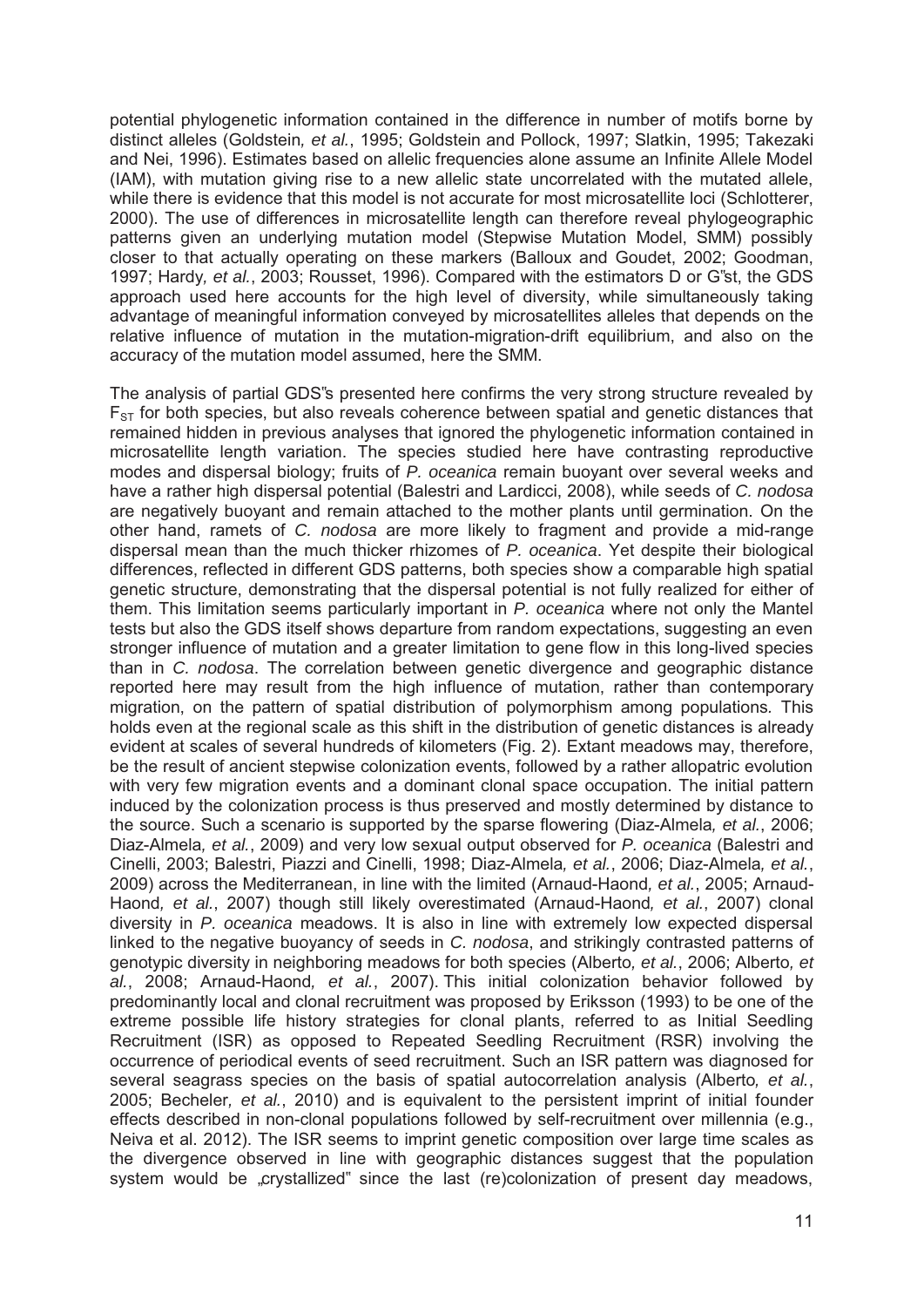resulting in a genetic structure mostly driven by clonal growth, competition and drift after a 'stepping-stone' colonization process. This would also be in agreement with recent findings of extreme life span for some P. oceanica clones(Arnaud-Haond, et al., 2012), the domination of vast areas by single clones of C. nodosa (Alberto, et al., 2008; Alberto, Mata and Santos, 2001) and reports of extreme generation time for clonal organisms (Laberge, Payette and Bousquet, 2000; Oinonen, 1969; van der Merwe, Spain and Rossetto, 2010; Vasek, 1980). There is a peak inversion between the two last distance bins in P. oceanica (Figure 2 and to a lower extent Fig. S2) which seems to contradict the general interpretations given before and based on geographic distance alone. This change in ordering is mostly due to an inversion of distance among meadows sampled in Greece and Cyprus compared to those present in Central or Western part of the Mediterranean. This may either be attributed to historical pathways of migration or (re) colonization among Mediterranean basins, or to differential effects of mutation and drift in the populations in those two regions.

Finally, such an ISR strategy has been shown to result in genetic differentiation at all geographic scales the seagrass meadows studied, including among neighboring quadrates within meadows, rendering the genetic concept of population cumbersome (Becheler, et al., 2010). This challenges the a priori delineation of sets of samples to be pooled or not, to perform summary statistics, while the use of the GDS to identify scales of differentiation does not require such a priori delineation and can help in recognizing the breaks corresponding to the distance below which genetic structure is mostly due to ISR and consequent genetic patchiness, and above which divergence occurs as a result of mutation accumulation through longer term isolation. This threshold appears to occur beyond a few hundred kilometers for both species (Fig. 2, Fig 3).

This work shows that, when microsatellites exhibit a mutation model close enough to stepwise, the Genetic Distance Spectrum (GDS) analysis is a useful complementary tool to analyze the scale dependence of evolutionary processes and unravel the biogeography of some species across a large part of their biogeographic range. This is particularly useful for clonal species for which many other approaches fail due to the exceedingly low evolution of genes classically used for phylogeographic reconstruction. While showing that useful phylogenetic information may also be borne by microsatellites, as previously emphasized (Goldstein, et al., 1995; Rousset, 1996; Slatkin, 1995), the evidence presented here also support the prerequisite of a predominant importance of mutation to use allele length at microsatellites in a phylogenetic framework.

# **Funding**

This work was supported by the European Commission (FP6-EDEN project), the ANR project Clonix (ANR-11-BSV7-007), and FEDER and MINECO (Spain) through project INTENSE@COSYP (FIS2012-30634).

# **Acknowledgement**

We thank R. Martínez, R. Santiago, E. Alvarez for assistance with field work, S. Teixeira and M.S. van de Vliet for assistance with laboratory work, and G. Pearson for English corrections. We wish to acknowledge Nicolas Bierne and François Bonhomme, B Ort and one anonymous referee for comments on previous versions of this manuscript, as well as A. Rozenfeld for useful discussions at the beginning of this work.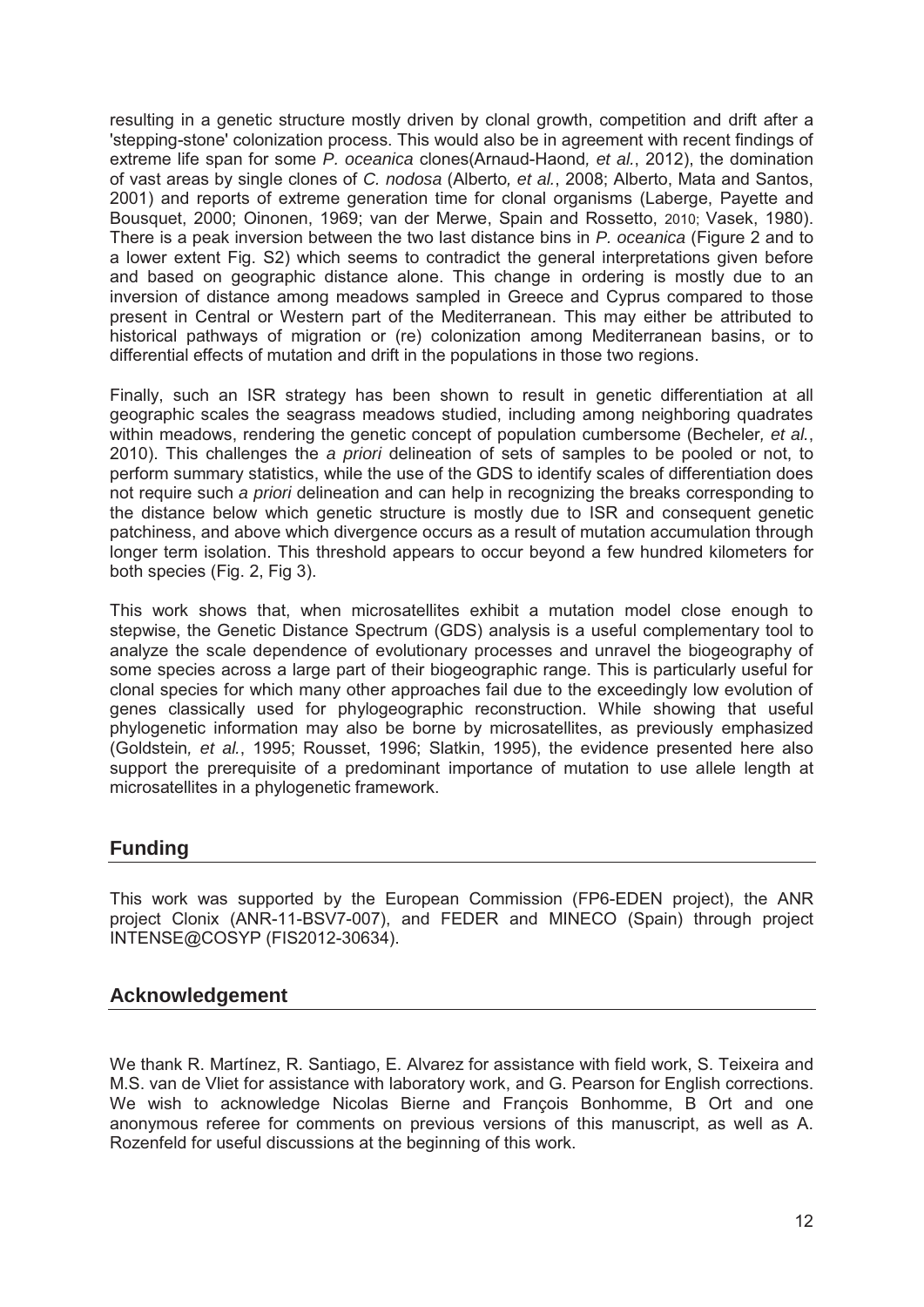# **References**

AIRES T. MARBA N. CUNHA RL. KENDRICK GA. WALKER DI. SERRAO EA. DUARTE CM, ARNAUD-HAOND S. 2011 Evolutionary history of the seagrass genus Posidonia. Marine Ecology-Progress Series. 421:117-130.

ALBERTO F, ARNAUD-HAOND S, DUARTE CM, SERRÃO EA. 2006 Genetic diversity of a clonal angiosperm near its range limit: the case of Cymodocea nodosa in the Canary islands. Marine Ecology-Progress Series. 306:117-129.

ALBERTO F. CORREIA L. BILLOT C. DUARTE CM. SERRAO EA. 2003 Isolation and characterization of microsatellite markers for the seagrass Cymodocea nodosa. Molecular Ecology Notes. 3(3):397-399.

ALBERTO F. GOUVEIA L. ARNAUD-HAOND S. PEREZ-LLORENS JL. DUARTE CM. SERRAO EA. 2005 Within-population spatial genetic structure, neighbourhood size and clonal subrange in the seagrass Cymodocea nodosa. Molecular Ecology. 14(9):2669-2681.

ALBERTO F, MASSA S, DIAZ-ALMELA E, ARNAUD-HAOND S, DUARTE CM, SERRÃO EA. 2008 Genetic differentiation in the seagrass Cymodocea nodosa across the Mediterranean-Atlantic transition region, Journal of Biogeography, 35:1279-1294.

ALBERTO F. MATA L. SANTOS R. 2001 Genetic homogeneity in the seagrass Cymodocea nodosa at its northern Atlantic limit revealed through RAPD. Marine Ecology-Progress Series. 221:299-301.

ARNAUD-HAOND S, ALBERTO F, TEIXEIRA S, PROCACCINI G, SERRAO EA, DUARTE CM. 2005 Assessing genetic diversity in clonal organisms: Low diversity or low resolution? Combining power and cost efficiency in selecting markers. Journal of Heredity. 96(4):434-440.

ARNAUD-HAOND S, DUARTE CM, ALBERTO F, SERRÃO EA. 2007 Standardizing methods to address clonality in population studies. Molecular Ecology. 16(24):5115-5139.

ARNAUD-HAOND S. DUARTE CM. DIAZ-ALMELA E. MARBÀ N. SINTES T. SERRÃO EA. 2012 Implications of Extreme Life Span in Clonal Organisms: Millenary Clones in Meadows of the Threatened Seagrass <italic>Posidonia oceanica</italic>. Plos One. 7(2):e30454.

ARNAUD-HAOND S, MIGLIACCIO M, DIAZ-ALMELA E, TEIXEIRA S, VAN DE VLIET MS, ALBERTO F, PROCACCINI G, DUARTE CM, SERRAO EA. 2007 Vicariance patterns in the Mediterranean sea: East-West cleavage and low dispersal in the endemic seagrass Posidonia oceanica. Journal of Biogeography. 34:963-976.

BALESTRI E, CINELLI F. 2003 Sexual reproductive success in Posidonia oceanica. Aquatic Botany. 75(1):21-32.

BALESTRI E, LARDICCI C. 2008 First evidence of a massive recruitment event in Posidonia oceanica: Spatial variation in first-year seedling abundance on a heterogeneous substrate. Estuarine Coastal and Shelf Science. 76:634-641.

BALESTRI E. PIAZZI L. CINELLI F. 1998 Survival and growth of transplanted and natural seedlings of Posidonia oceanica (L.) Delile in a damaged coastal area. Journal of Experimental Marine Biology and Ecology. 228(2):209-225.

BALLOUX F, GOUDET J. 2002 Statistical properties of population differentiation estimators under stepwise mutation in a finite island model. Molecular Ecology. 11(4):771-783.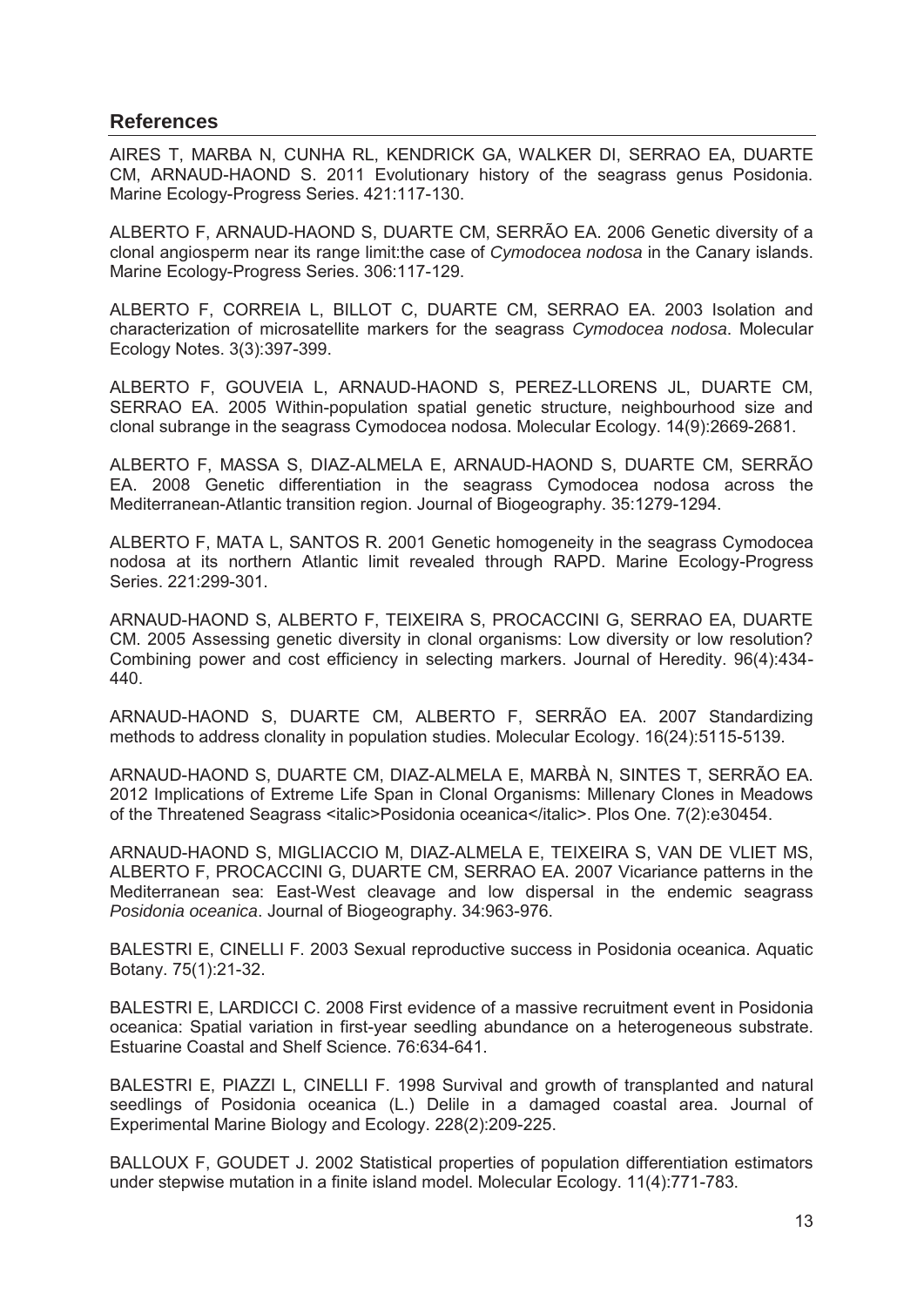BEAUMONT AR, PETHER SMJ. 1996 Allozyme variation and gene flow between cockle Cerastoderma edule populations in southern United Kingdom. Fisheries Research. 28:263-275.

BECHELER R, BENKARA E, MOALIC Y, HILY C, ARNAUD-HAOND S. 2014 Scaling of processes shaping the clonal dynamics and genetic mosaic of seagrasses through temporal genetic monitoring. Heredity. 112(2):114-121.

BECHELER R. DIEKMANN O. HILY C. MOALIC Y. ARNAUD-HAOND S. 2010 The concept of population in clonal organisms: mosaics of temporally colonized patches are forming highly diverse meadows of Zostera marina in Brittany. Molecular Ecology. 19(12):2394-2407.

CHAKRABORTY R, JIN L. 1993 A unified approach to study hypervariable polymorphisms: statistical considerations of determining relatedness and population distances. DNA Fingerprinting: State of the Science. 67:153-175.

COYER JA, DIEKMANN OE, SERRAO EA, PROCACCINI G, MILCHAKOVA N, PEARSON GA, STAM WT, OLSEN JL. 2004 Population genetics of dwarf eelgrass Zostera nolti throughout its biogeographic range. Marine Ecology-Progress Series. 281:51-62.

DIAZ-ALMELA E, MARBA N, ALVAREZ E, BALESTRI E, RUIZ-FERNANDEZ JM, DUARTE CM. 2006 Patterns of seagrass (Posidonia oceanica) flowering in the Western Mediterranean. Marine Biology. 148(4):723-742.

DIAZ-ALMELA E, MARBA N, ALVAREZ E, SANTIAGO R, MARTINEZA R, DUARTE CM. 2008 Patch dynamics of the Mediterranean seagrass Posidonia oceanica: Implications for recolonisation process. Aquatic Botany. 89(4):497-403.

DIAZ-ALMELA E. MARBA N. MARTINEZ R. SANTIAGO R. DUARTE CM. 2009 Seasonal dynamics of Posidonia oceanica in Magalluf Bay (Mallorca, Spain): Temperature effects on seagrass mortality. Limnology and Oceanography. 54(6):2170-2182.

DOUHOVNIKOFF V. DODD RS. 2003 Intra-clonal variation and a similarity threshold for identification of clones: application to Salix exigua using AFLP molecular markers. Theoretical and Applied Genetics. 106(7):1307-1315.

DOYLE JJ, DOYLE JLI. 1987 A rapid DNA isolation procedure for small quantities of fresh leaf tissue. Phytochemistry Bulletin. 11:11-15.

EPPERSON BK. 1990 Spatial Autocorrelation of Genotypes under Directional Selection. Genetics. 124(3):757-771.

EPPERSON BK, LI TQ. 1996 Measurement of genetic structure within populations using Moran's spatial autocorrelation statistics. Proceedings of the National Academy of Sciences of the United States of America. 93(19):10528-10532.

ERIKSSON O. 1993 Dynamics of Genets in Clonal Plants. Trends in Ecology & Evolution. 8(9):313-316.

FENSTER CB, VEKEMANS X, HARDY OJ, 2003 Quantifying gene flow from spatial genetic structure data in a metapopulation of Chamaecrista fasciculata (Leguminosae). Evolution. 57(5):995-1007.

GOLDSTEIN DB, LINARES AR, CAVALLISFORZA LL, FELDMAN MW, 1995 An evaluation of genetic distances for use with microsatellite loci. Genetics. 139(1):463-471.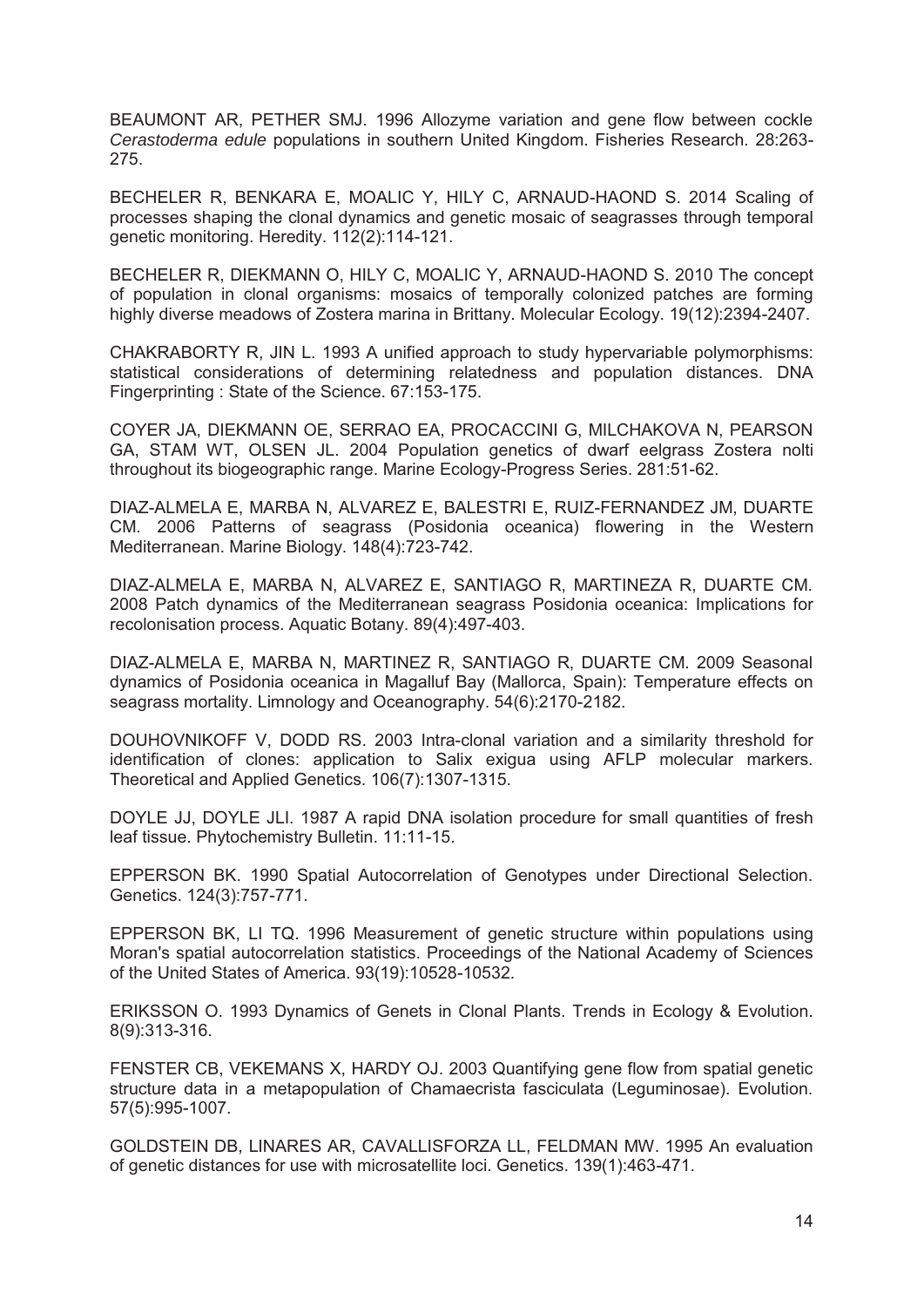GOLDSTEIN DB, LINARES AR, CAVALLISFORZA LL, FELDMAN MW. 1995 Genetic Absolute Dating Based on Microsatellites and the Origin of Modern Humans. Proceedings of the National Academy of Sciences of the United States of America. 92(15):6723-6727.

GOLDSTEIN DB, POLLOCK DD. 1997 Launching microsatellites: A review of mutation processes and methods of phylogenetic inference. Journal of Heredity. 88(5):335-342.

GOODMAN SJ. 1997 R-ST Calc: a collection of computer programs for calculating estimates of genetic differentiation from microsatellite data and determining their significance. Molecular Ecology. 6(9):881-885.

HARDY OJ, CHARBONNEL N, FREVILLE H, HEUERTZ M. 2003 Microsatellite allele sizes: A simple test to assess their significance on genetic differentiation. Genetics, 163(4):1467-1482.

HARPENDING HC. 1994 Signature of Ancient Population-Growth in a Low-Resolution Mitochondrial-DNA Mismatch Distribution. Human Biology. 66(4):591-600.

HEDRICK PW. 1999 Perspective: Highly Variable Loci and their Interpretation in Evolution and Conservation, Evolution, 53:313-318.

HEDRICK PW, 2005 A standardized genetic differentiation measure, Evolution, 59(8):1633-1638.

HUTCHISON DW, TEMPLETON AR. 1999 Correlation of pairwise genetic and geographic distance measures: Inferring the relative influences of gene flow and drift on the distribution of genetic variability. Evolution. 53(6):1898-1914.

JOST L. 2007 Partitioning diversity into independent alpha and beta components. Ecology. 88:2427-2439.

JOST L. 2008 G(ST) and its relatives do not measure differentiation. Molecular Ecology. 17(18):4015-4026.

KENDRICK GA, WAYCOTT M, CARRUTHERS TJB, CAMBRIDGE ML, HOVEY R, KRAUSS SL. LAVERY PS. LES DH. LOWE RJ. VIDAL OMI. OOI JLS. ORTH RJ. RIVERS DO. RUIZ-MONTOYA L, SINCLAIR EA, STATTON J, VAN DIJK JK, VERDUIN JJ, 2012 The Central Role of Dispersal in the Maintenance and Persistence of Seagrass Populations. Bioscience.  $62(1):56-65.$ 

LABERGE MJ, PAYETTE S, BOUSQUET J. 2000 Life span and biomass allocation of stunted black spruce clones in the subarctic environment. Journal of Ecology, 88(4):584-593.

MARBA N, DUARTE CM. 1995 Coupling of Seagrass (Cymodocea-Nodosa) Patch Dynamics to Subaqueous Dune Migration. Journal of Ecology. 83(3):381-389.

MEIRMANS PG, VLOT EC, DEN NIJS JCM, MENKEN SBJ. 2003 Spatial ecological and genetic structure of a mixed population of sexual diploid and apomictic triploid dandelions. Journal of Evolutionary Biology. 16(2):343-352.

MOALIC Y, ARNAUD-HAOND S, PERRIN C, PEARSON GA, SERRAO EA, 2011 Travelling in time with networks: Revealing present day hybridization versus ancestral polymorphism between two species of brown algae, Fucus vesiculosus and F. spiralis. BMC Evolutionary Biology. 11.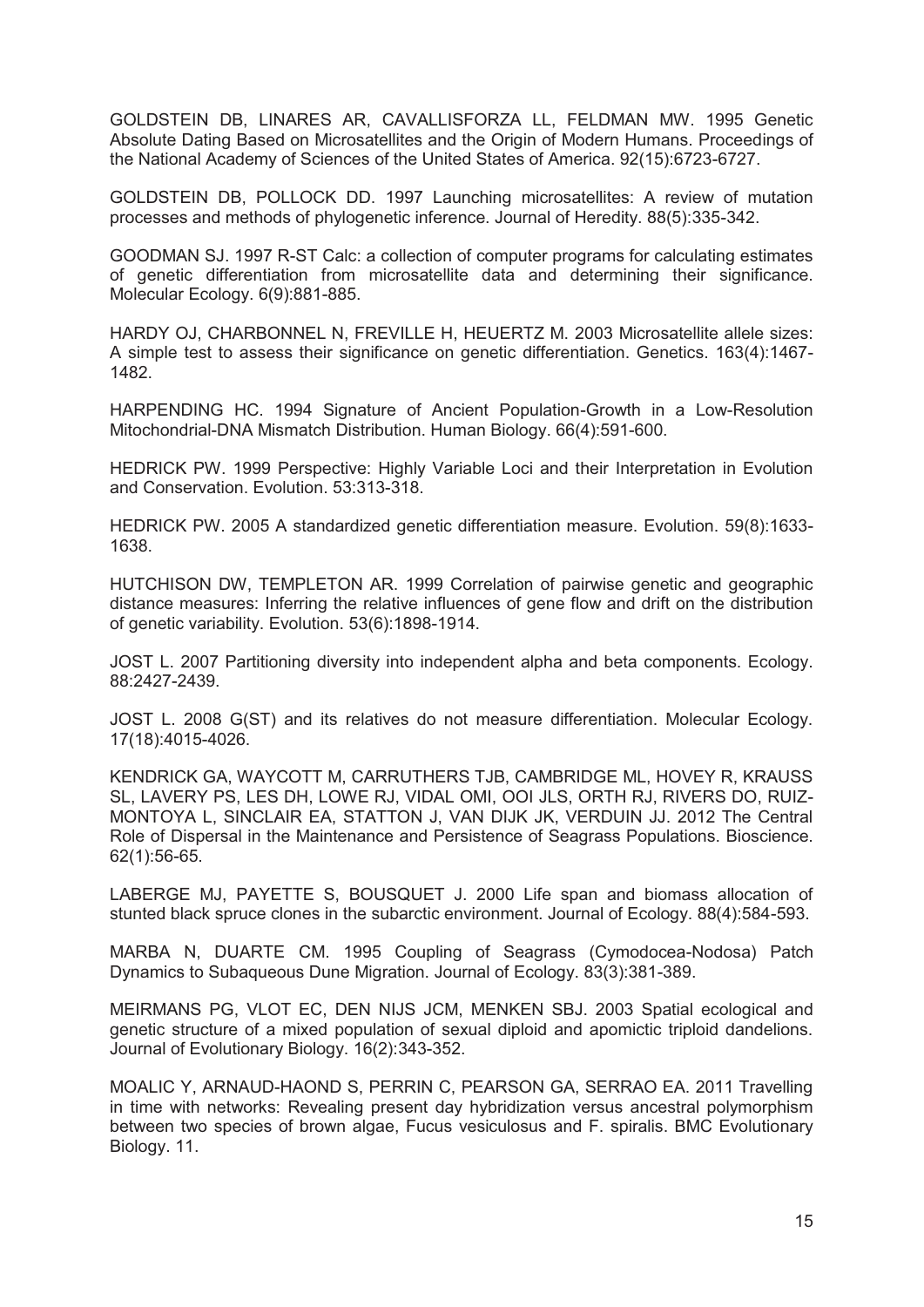OINONEN E. 1969 The time table of vegetative spreading in the Lily-of-the-Valley (Covallaria majalis L.) and the Wood Small-Reed (Calamagrostis epigeios (L.) Roth.) in southern Finland. Acta For. Fenn. 97:1-35.

OLSEN JL, STAM WT, COYER JA, REUSCH TBH, BILLINGHAM M, BOSTROM C, CALVERT E. CHRISTIE H. GRANGER S. LA LUMIERE R. MILCHAKOVA N. OUDOT-LE SECQ MP, PROCACCINI G, SANJABI B, SERRAO E, VELDSINK J, WIDDICOMBE S, WYLLIE-ECHEVERRIA S. 2004 North Atlantic phylogeography and large-scale population differentiation of the seagrass Zostera marina L. Molecular Ecology. 13(7):1923-1941.

PLANES S, LECAILLON G, LENFANT P, MEEKAN M. 2002 Genetic and demographic variation in new recruits of Naso unicornis. Journal of Fish Biology. 61(4):1033-1049.

ROUSSET F. 1996 Equilibrium values of measures of population subdivision for stepwise mutation processes. Genetics. 142(4):1357-1362.

ROUSSET F. 1997 Genetic Differenciation and Estimation of Gene Flow from F-Statistics Under Isolation by Distance. Genetics. 145:1219-1228.

ROZENFELD AF. ARNAUD-HAOND S. HERNÁNDEZ-GARCÍA E. EGUÍLUZ VM. MATÍAS MA, SERRÃO EA, DUARTE CM. 2007 Spectrum of genetic diversity and networks of clonal populations. Journal of the Royal Society Interface. 4:1093-1102.

SCHLOTTERER C. 2000 Evolutionary dynamics of microsatellite DNA. Chromosoma. 109(6):365-371.

SERRA IA. INNOCENTI AM. DI MAIDA G. CALVO S. MIGLIACCIO M. ZAMBIANCHI E. PIZZIGALLI C, ARNAUD-HAOND S, DUARTE CM, SERRAO EA, PROCACCINI G. 2010 Genetic structure in the Mediterranean seagrass Posidonia oceanica: disentangling past vicariance events from contemporary patterns of gene flow. Molecular Ecology. 19(3):557-568.

SLATKIN M. 1992 Isolation by distance in equilibrium and non-equilibrium populations. Evolution. 47(1):264-279.

SLATKIN M. 1995 A Measure of Population Subdivision Based on Microsatellite Allele Frequencies. Genetics. 139(1):457-462.

TAKEZAKI N, NEI M. 1996 Genetic Distances and Reconstruction of Phylogenetic Trees From Microsatellite DNA, Genetics, 144:389-399.

VAN DER HULST RGM, MES THM, FALQUE M, STAM P, DEN NIJS JCM, BACHMANN K, 2003 Genetic structure of a population sample of apomictic dandelions. Heredity. 90(4):326-335.

VAN DER MERWE M, SPAIN CS, ROSSETTO M. 2010 Enhancing the survival and expansion potential of a founder population through clonality. New Phytologist. 188(3):868-878.

VASEK FC. 1980 Creosote Bush - Long-Lived Clones in the Moiave Desert. American Journal of Botany, 67(2):246-255.

VEKEMANS X, HARDY OJ. 2004 New insights from fine-scale spatial genetic structure analyses in plant populations. Molecular Ecology. 13(4):921-935.

WRIGHT S. 1943 Isolation by distance. Genetics. 28(3):114-138.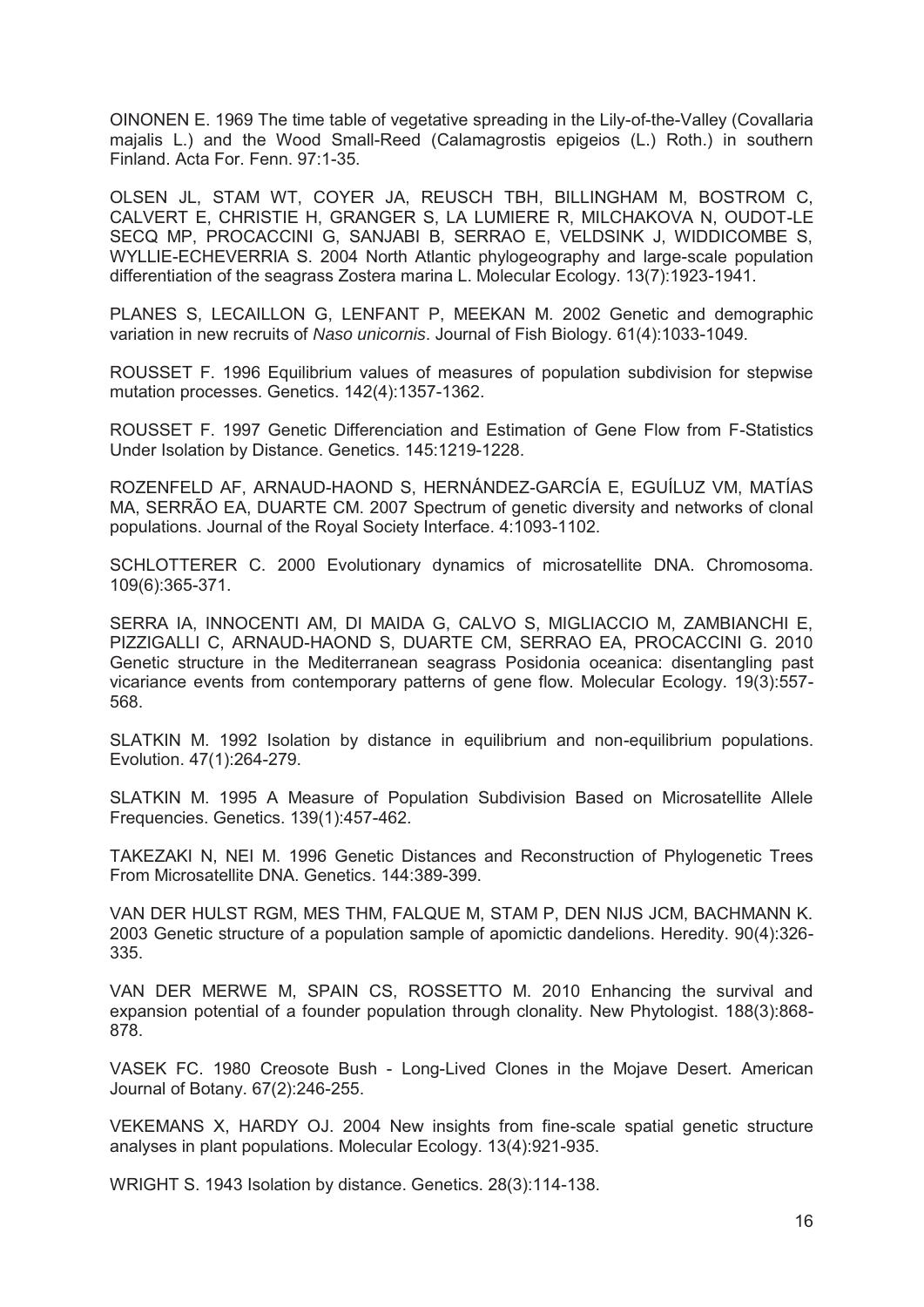# **Supplementary Figures**



<u>Figure S1</u> : Genetic Distance Spectra (GDS) representing the inter-individual Shared Allele<br>Distances (SAD) at microsatellites for *Posidonia oceanica* (A) and *Cymodocea nodosa* (B)  $\ddot{\phantom{0}}$ Figure S1 : Genetic Distance Spectra (GDS) representing the inter-individual Shared Allele<br>Distances (SAD) at microsatellites for *Posidonia oceanica* (A) and *Cymodocea nodosa* (B)<br>across their geographic ranges: from Eas  $\frac{1}{2}$  at merced medicines for Federal and the countries (A) and explored medical (B) across their geographic ranges: from East to West Mediterranean, and from East Mediterranean to Fast Atlantic respectively. The red Mediterranean to East Atlantic, respectively. The red lines show the shape of the expected spectrum under the hypothesis of panmixia.